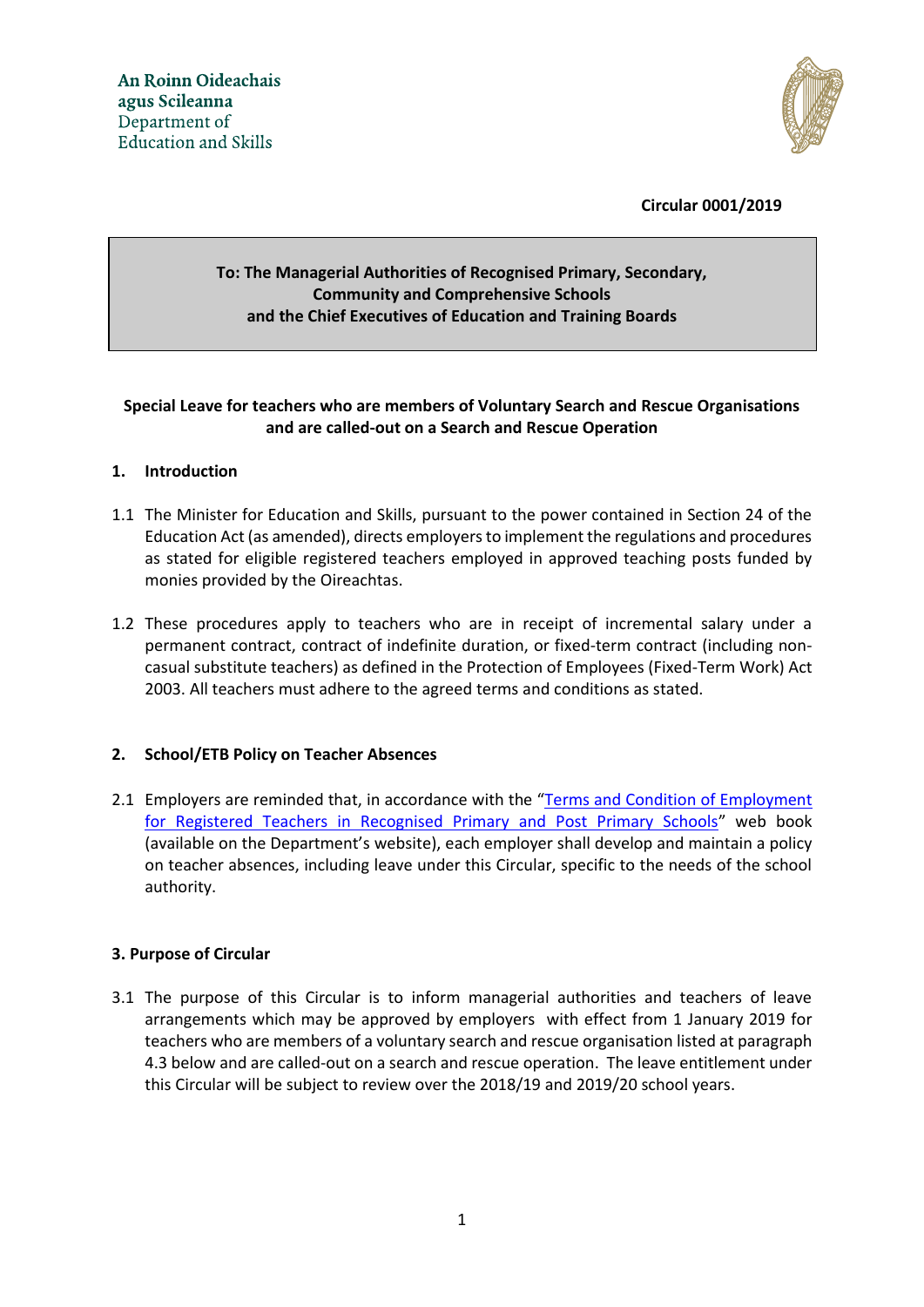### **4. Leave Arrangements**

- 4.1 Special Leave with pay may be granted to a teacher who is a member of a voluntary search and rescue organisation listed at paragraph 4.3 below who is called out on a search and rescue operation, subject to the approval of the employer and satisfactory documentary evidence of their call-out being provided as soon as possible after the rescue operation, but no later than one week after the teacher's return to work{Note: this is to ensure that the OLCS claim can be processed in a timely manner} . Special Leave with pay is not provided for teachers who wish to attend training courses with voluntary search and rescue organisations.
- 4.2 No more than 5 days special leave with pay for this purpose will be allowed in any school year. An absence for part of a school day is counted as 1 day of absence for the purpose of this leave.
- 4.3 In order to avail of leave under this Circular, the teacher must be a member of one of the following voluntary search and rescue organisations:
	- Irish Coast Guard
	- Royal National Lifeboat Institution
	- Community Inshore Rescue Service
	- Irish Water Safety
	- Mountain Rescue Ireland

Evidence of membership should be furnished to the School/Education and Training Board (ETB), when requested.

- 4.4 The absence should be entered on the Department's Online Claim System (OLCS)/relevant ETB system in the normal way.
- 4.5 Substitution costs will be paid by the Department for the full absence (subject to a maximum of 5 days leave per teacher in any one school year).

### **5. Retention of Documentation/Data Protection**

5.1 All documentation relating to leave under this Circular must be retained by the employer with the relevant personnel records and in line with the employer's Data Protection policy and with General Data Protection Regulations (GDPR). All records should correspond with the data input on the OLCS/relevant ETB System. These records may be selected for inspection by nominated Department officials.

### **6. Circulation and Queries**

- 6.1 Please ensure that the contents of this Circular are brought to the attention of all members of the Board of Management/ETB and all teachers in your employment, including those on leave of absence.
- 6.2 This Circular can be accessed on the Department's website under www.education.ie.